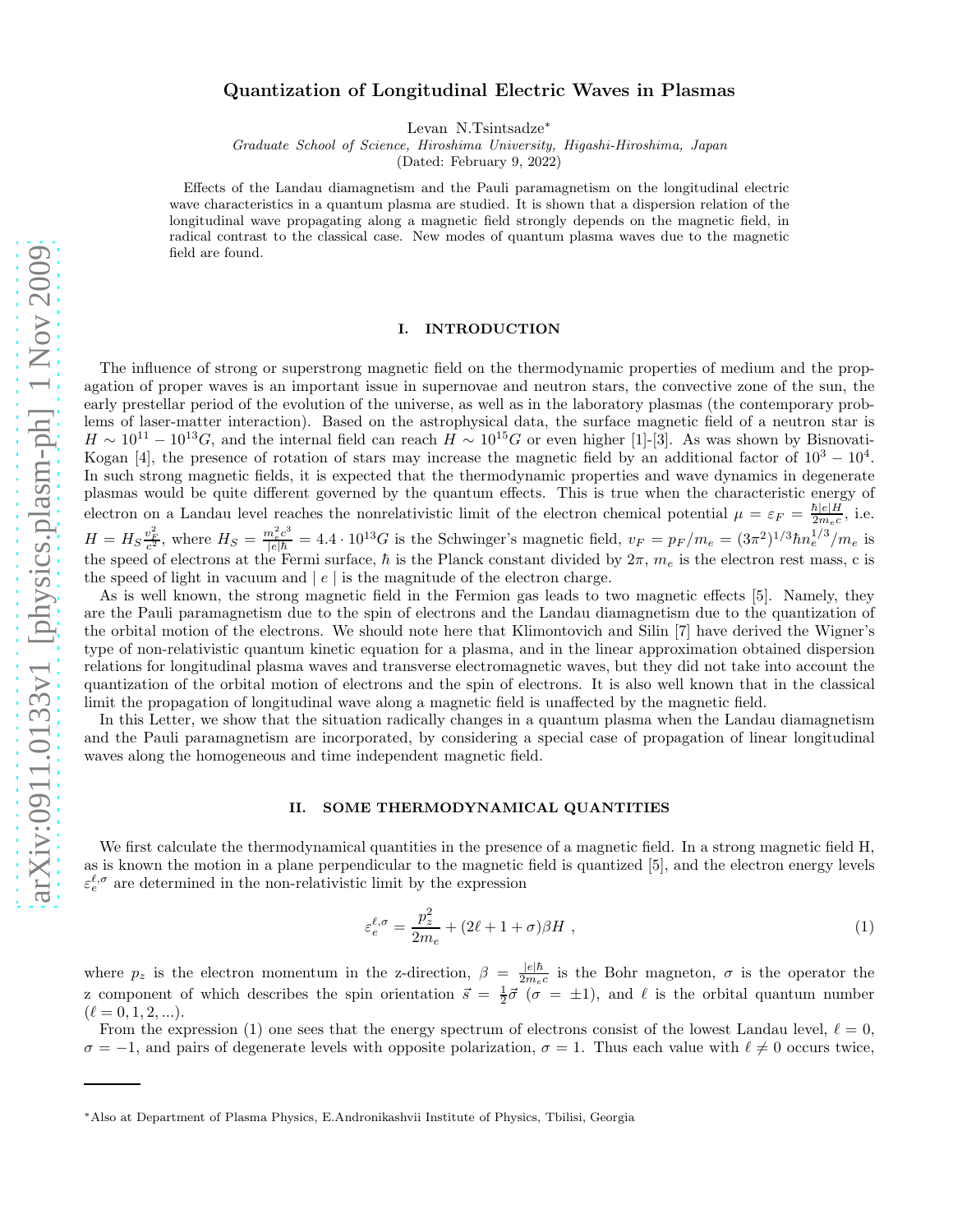and that with  $\ell = 0$  once. Therefore,  $\varepsilon_e^{\ell, \sigma}$  can be rewritten as

$$
\varepsilon_e^{\ell,\sigma} = \varepsilon_e^{\ell} = \frac{p_z^2}{2m_e} + 2\ell\beta H = \frac{p_z^2}{2m_e} + \ell\hbar\omega_c \;, \tag{2}
$$

where  $\omega_c = \frac{|e|H}{m_c c}$  $\frac{|e|H}{m_ec}$  is the cyclotron frequency of the electron.

The number of quantum states [5] of a particle moving in a volume V and the interval  $dp_z$  for any value of  $\ell$  is

$$
\frac{2V \mid e \mid Hdp_z}{(2\pi\hbar)^2 c} = \frac{V\varepsilon_{F\alpha}\eta_\alpha m_\alpha dp_z}{2\pi^2\hbar^3} \,,\tag{3}
$$

where suffix  $\alpha$  stands for the particle species,  $\eta_{\alpha} = \frac{\hbar \omega_{c\alpha}}{\varepsilon_{F\alpha}}$  and  $\varepsilon_{F\alpha} = \frac{p_{F\alpha}^2}{2m_{\alpha}}$ . Note that for the degenerate particles  $\eta_{\alpha} = \eta$  does not depend on the mass of particles.

The equilibrium total density of particles is defined as

$$
n_{\alpha} = \frac{m_{\alpha} \varepsilon_{F\alpha} \eta}{2\pi^2 \hbar^3} \sum_{\ell=0}^{\infty} \int_{-\infty}^{\infty} dp_z f_{\alpha}(p_z, \ell) , \qquad (4)
$$

where  $f_{\alpha}(p_z, \ell)$  is the Fermi distribution function

$$
f_{\alpha}(p_z, \ell) = \frac{1}{\exp\left\{\frac{p_z^2}{2m_{\alpha}} + \ell \hbar \omega_{c\alpha} - \mu_{\alpha}} \frac{1}{T_{\alpha}}\right\} + 1},
$$
\n<sup>(5)</sup>

 $\mu_{\alpha}$  being the chemical potential.

To evaluate the density  $n_{\alpha}$  from the expression (4), we shall consider a plasma at the temperature limit  $|\ell\hbar\omega_{c\alpha} \mu_{\alpha} \gg T_{\alpha}$ . In this case the Fermi distribution function is in a good approximation described by the Heaviside step function  $H(\mu_{\alpha} - \varepsilon_{\alpha}^{\ell})$ , which equals 1 for  $\mu_{\alpha} = \varepsilon_{F\alpha} \geq \varepsilon_{\alpha}^{\ell}$  and zero for  $\varepsilon_{F\alpha} < \varepsilon_{\alpha}^{\ell}$ . We also note here that the maximum of  $\ell$  should be  $\ell_{max} = 1/\eta$ , since  $p_z = p_{F\alpha}(1 - \ell\eta)^{1/2}$  is real.

Let us recall some purely quantum mechanical features of a macroscopic system. It is well known that there is an extremely high density of levels in the energy eigenvalue spectrum of a macroscopic system. We know also that the number of levels in a given finite range of the energy spectrum of a macroscopic system increases exponentially with the number of particles N in the system, and separations between levels are given by numbers of the  $10^{-N}$ . Therefore we can conclude that in such case the spectrum is almost continuous, and a quasi-classical approximation is applicable. Thus, we can replace the summation in Eq.(4) by an integration  $(\sum_{1}^{\ell_{max}} \to \int_{1}^{\ell_{max}} d\ell)$  to obtain after a simple integration an expression of the density  $n_{\alpha}$ . The result is

$$
n_{\alpha} = \frac{p_{F\alpha}^3}{2\pi^2 \hbar^3} \left\{ \eta + \frac{2}{3} (1 - \eta)^{3/2} \right\} \ . \tag{6}
$$

In equation (6) the first term is the contribution from the lowest Landau level ( $\ell = 0$ ), i.e. this term is associated with the Pauli paramagnetism and self-energy of particles. The second one results from the summation over all higher Landau levels.

If the magnetic field is absent  $(\eta = 0)$ , then for the density we get the well known expression

$$
n_{\alpha_{\mid \eta=0}} = \frac{p_{F\alpha}^3}{3\pi^2\hbar^3} \ . \tag{7}
$$

Whereas, if the magnetic field is very strong  $\eta > 1$ , the sum in Eq.(4) vanishes and all electrons are at the main level, which means that the gas is fully polarized and spins of all particles are aligned opposite to the magnetic field. Hence, in this case for the density we have

$$
n_{\alpha} = \frac{p_{F\alpha}^3}{2\pi^2 \hbar^3} \eta \ . \tag{8}
$$

We now use Eq.(6) to write the limiting Fermi energy and the degenerate temperature as

$$
\varepsilon_{F\alpha} = T_{F\alpha} = \frac{p_{F\alpha}^2}{2m_{\alpha}} = \frac{(2\pi^2)^{2/3} \hbar^2 n_{\alpha}^{2/3}}{2m_{\alpha} \left\{ \eta + \frac{2}{3} (1 - \eta)^{3/2} \right\}^{2/3}}.
$$
\n(9)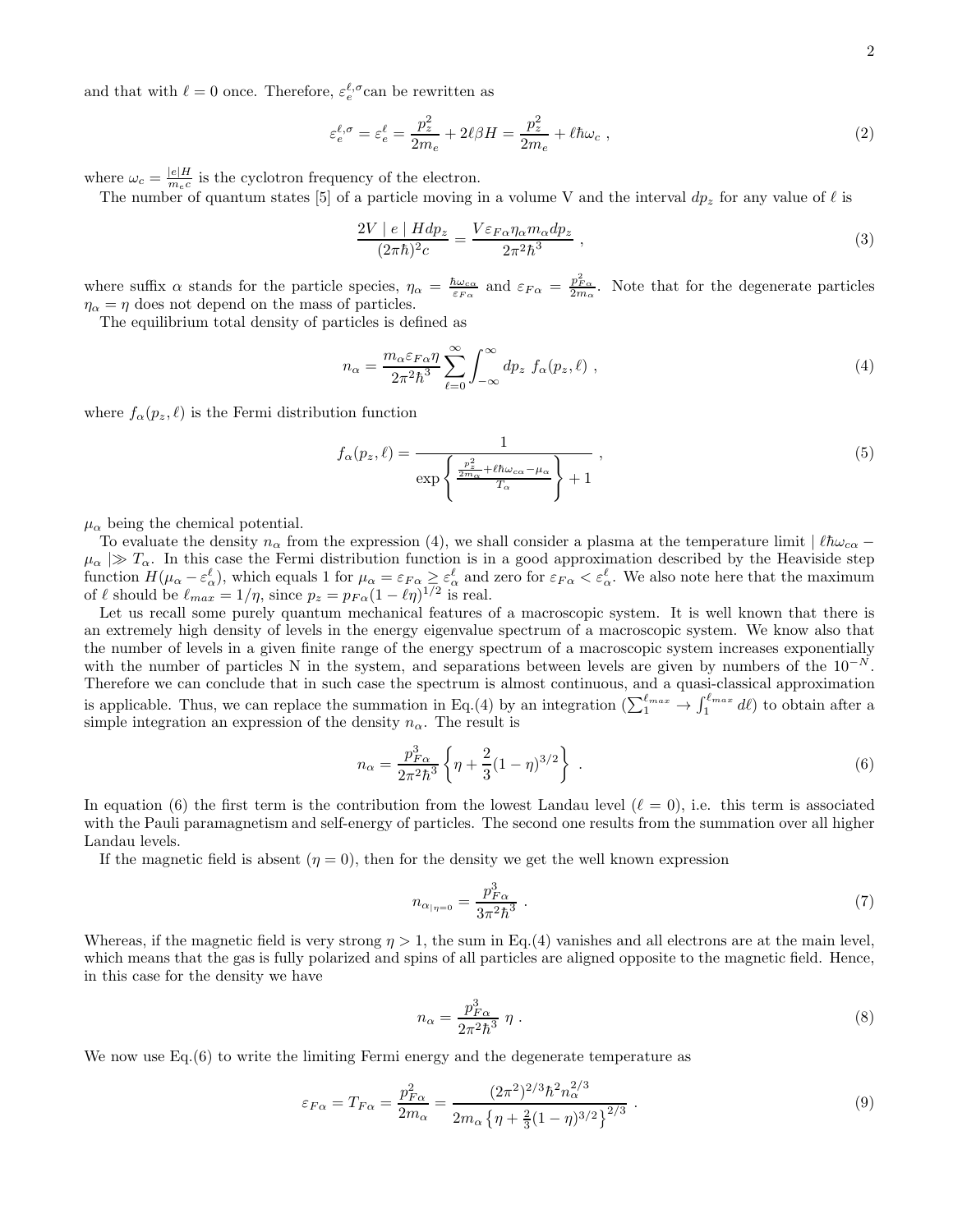$$
T_{F\alpha} = \frac{(2\pi^2)^{2/3}\hbar^2}{2m_{\alpha}} \left(\frac{n_{\alpha}}{\eta}\right)^{2/3},\tag{10}
$$

which reads that the degenerate temperature for the given  $n_{\alpha}$  is reverse dependent on the magnetic field. Noting the relation  $\eta = \hbar \omega_c / \varepsilon_F$  equation (10) can be rewritten in the form

$$
T_{Fe} = \gamma \left(\frac{n}{H}\right)^2,\tag{11}
$$

where

$$
\gamma = \frac{\pi^4\hbar^4}{2m_e}\frac{c^2}{e^2}~.
$$

The condition for an ideal gas is that the energy of the Coulomb interaction between electrons and ions is of the order of  $Ze^2/r_0$ , where  $Ze$  is the ion charge and  $r_0 \sim (Z/n)^{1/3}$  is the mean distance between the electrons and ions, and this energy should be small in comparison with the mean kinetic energy of the electrons (9) or (10). In the case  $\eta$  < 1, this condition  $\varepsilon_F \gg Ze^2/r_0$  yields

$$
n \gg \left(\frac{2m_e e^2}{(2\pi)^{2/3}\hbar^2}\right)^3 Z^2 \left\{\eta + \frac{2}{3}(1-\eta)^{3/2}\right\}^2 \,. \tag{12}
$$

.

In the opposite case  $\eta > 1$ , using Eq.(11) we obtain

$$
n \gg \left(\frac{e^2}{\gamma}\right)^{3/5} Z^{2/5} H^{6/5} \tag{13}
$$

Finally, in the case  $\eta = 0$  (H=0) we have [5]

$$
n \gg \Big(\frac{2m_e e^2}{(3\pi^2)^{2/3}\hbar^2}\Big)^3 Z^2
$$

### III. LONGITUDINAL PLASMA WAVES

We now consider a spectra of longitudinal waves of a strongly magnetized spatially homogeneous collisionless plasma in thermodynamic equilibrium, supposing that electrons are degenerate, but not ions. Namely, the equilibrium distribution function for the electrons is assumed to be the step function (6) (in the limit  $T_e = 0$  or  $T_F \gg T_e$ ). Whereas the ions are unmagnetized and the equilibrium distribution function for them is Maxwellian. As in the previous section, in the distribution function of electrons we take into account the quantization of the orbital motion of the electrons in the expression of energy.

The magnetic field is assumed to be directed along the z-axis and the longitudinal wave propagates in the same direction. Moreover, the amplitude of the longitudinal waves  $E(z, t) = -\partial \varphi/\partial z = \delta E$  and a perturbation of the equilibrium distribution function of the electrons  $f_{0e}^{\ell}$  ( $f_e = \sum_{\ell} f_e^{\ell}(z, t, p_z, \ell)$ ) and the ions  $f_{0i}$  are small, i.e.,  $\mid \delta f_e^{\ell} \mid = \mid f_e^{\ell} - f_{0e}^{\ell} \mid \ll f_{0e}^{\ell} \text{ and } \mid \delta f_i \mid = \mid f_i - f_{0i} \mid \ll f_{0i}.$ 

In our previous paper [8], we have derived a new type of quantum kinetic equations of the Fermi particles. For our purpose, we employ a novel equation with quantum Madelung term obtained in [8] neglecting particles collisions, which reads

$$
\frac{\partial f_{\alpha}}{\partial t} + (\vec{v} \cdot \nabla) f_{\alpha} + e_{\alpha} \left( \vec{E} + \frac{\vec{v} \times \vec{H}}{c} \right) \frac{\partial f_{\alpha}}{\partial \vec{p}} + \frac{\hbar^2}{2m_{\alpha}} \nabla \frac{1}{\sqrt{n_{\alpha}}} \Delta \sqrt{n_{\alpha}} \frac{\partial f_{\alpha}}{\partial \vec{p}} + \beta \nabla (\vec{\sigma} \cdot \vec{H}) \frac{\partial f_{\alpha}}{\partial \vec{p}} = 0 \tag{14}
$$

Hereafter, we study the propagation of longitudinal plasma waves, but not spin waves. To this end, we linearize Eq.(14) for electrons, the kinetic equation of ions and the Poisson equation with respect to perturbations to get

$$
\frac{\partial \delta f_e^{\ell}}{\partial t} + v \frac{\partial \delta f_e^{\ell}}{\partial z} + \left( e \frac{\partial \varphi}{\partial z} + \frac{\hbar^2}{4m_e} \frac{\partial^3}{\partial z^3} \frac{\delta n_e}{n_{0e}} \right) \frac{\partial f_{0e}^{\ell}}{\partial p_z} = 0 \tag{15}
$$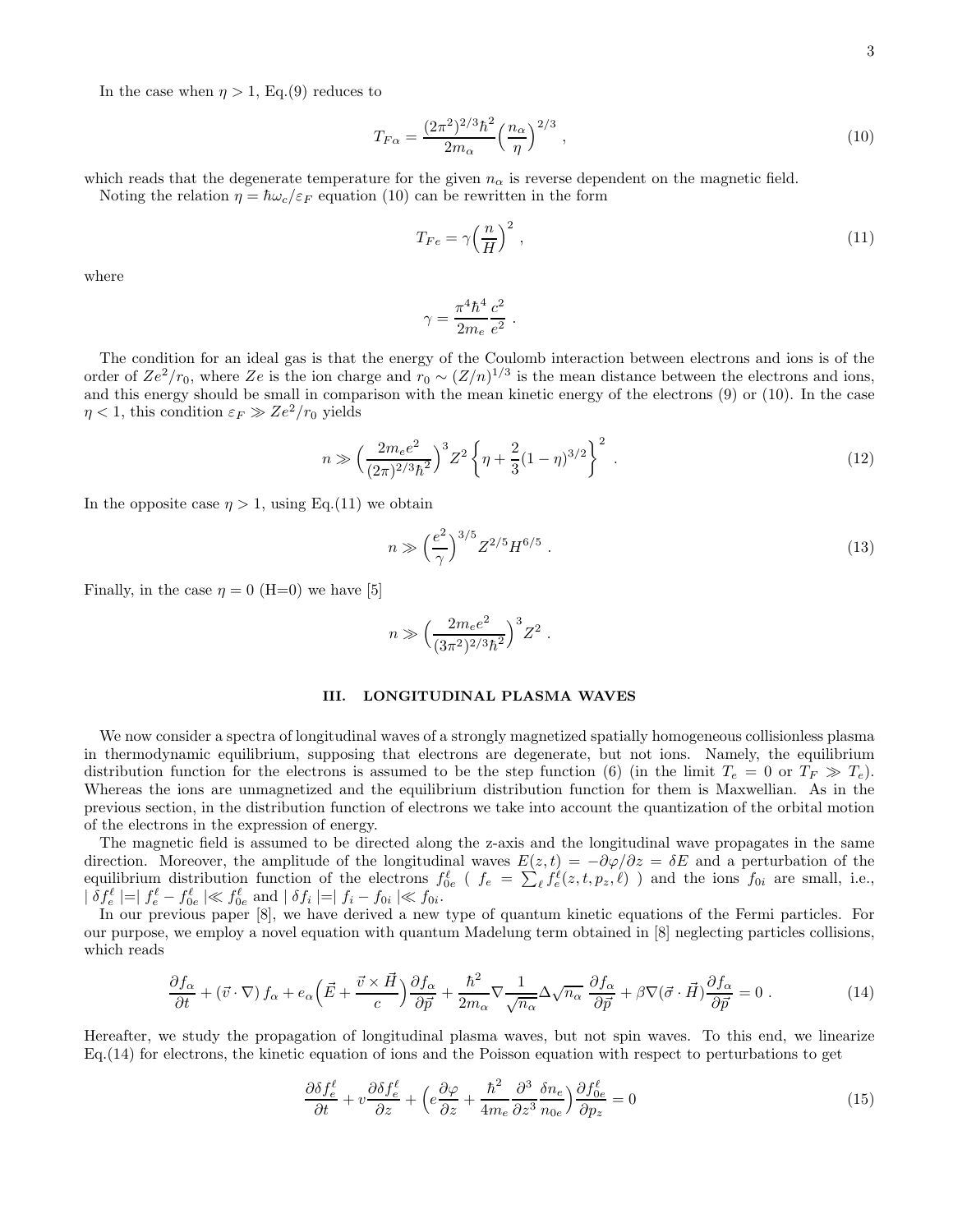4

$$
\frac{\partial \delta f_i}{\partial t} + v \frac{\partial \delta f_i}{\partial z} - e \frac{\partial \varphi}{\partial z} \frac{\partial f_{0i}}{\partial p_z} = 0
$$
\n(16)

$$
\frac{\partial^2 \varphi}{\partial z^2} = 4\pi e \left\{ \frac{m_e \eta \varepsilon_F}{2\pi^2 \hbar^3} \sum_{\ell=0}^{\infty} \int dp_z \delta f_e^{\ell} - \int dp_z \delta f_i \right\} , \qquad (17)
$$

where  $n_{0e}$  is the equilibrium total number density of electrons.

We now look for wave solutions in space and time for  $\delta f_e^{\ell}$ ,  $\delta f_i$  and  $\varphi$ , assuming that they are proportional to  $\exp i(kz - \omega t).$ 

The expression of the electron density perturbation now is

$$
\delta n_e = \frac{m_e \eta \varepsilon_F}{2\pi^2 \hbar^3} \sum_{\ell=0}^{\infty} \int dv \delta f_e^{\ell}(k, \omega, v_z, \ell) .
$$

That is

$$
\delta n_e = \frac{m_e \eta \varepsilon_F}{2\pi^2 \hbar^3 \Gamma_\ell} \sum_{\ell=0}^{\infty} \int \frac{dv \partial f_{0e}^{\ell} / \partial v}{\omega - kv} , \qquad (18)
$$

where  $f_{0e}^{\ell} = H(\varepsilon_F - \varepsilon_e^{\ell})$  is the Heaviside step function,

$$
\Gamma_{\ell} = 1 + \frac{m_e^2 \eta \varepsilon_F}{2\pi^2 \hbar^3 k} \frac{\omega_q^2}{n_{0e}} \sum_{\ell=0}^{\infty} \int \frac{dv \partial f_{0e}^{\ell} / \partial v}{\omega - kv} , \qquad (19)
$$

 $\omega_q = \hbar k^2 / 2m_e$  being the frequency of quantum oscillations of electron, and

$$
\frac{\partial f_{0e}^{\ell}}{\partial v} = -m_e v \delta(\varepsilon_e^{\ell} - \varepsilon_F) \tag{20}
$$

 $\varepsilon_e^{\ell}$  being the electron energy levels in a magnetic field, the expression of which is given by Eq.(2).

For the ion density perturbation from Eq.(16) follows

$$
\delta n_i = -\frac{e\varphi k}{m_i} \int \frac{dv \partial f_{0i}/\partial v}{\omega - kv} , \qquad (21)
$$

where  $f_{0i} = n_{0i} \left(\frac{m}{2\pi T_i}\right)^{1/2} \exp\left(-\frac{mv^2}{2T_i}\right)$  is the Maxwellian distribution function.

Substituting Eqs.(18) and (21) into the Poisson equation (17) and integrating it over v, we obtain the dispersion relation for longitudinal oscillations in a partially degenerate plasma

$$
\varepsilon(k,\omega) = 1 - \frac{4\pi e^2 m_e \eta \varepsilon_F v_F}{\Gamma_\ell k \pi^2 \hbar^3} \left\{ \frac{1}{\omega^2 - k^2 v_F^2} + \sum_{\ell=1}^{\ell_{max}} \frac{\sqrt{1 - \eta \ell}}{\omega^2 - k^2 v_F^2 (1 - \eta \ell)} \right\} + \frac{\omega_{pi}^2}{k^2 v_{tri}^2} \left\{ 1 - I_+ \left( \frac{\omega}{kv_{tri}} \right) \right\} = 0 \;, \tag{22}
$$

where  $\omega_{pi}$  is the ion plasma frequency, the function  $I_+(x) = xe^{-x^2/2} \int_{i\infty}^x d\tau e^{\tau^2/2}$  has been studied in details in Ref.[9] and has such asymptotes

$$
I_{+}(x) = 1 + \frac{1}{x^{2}} + \frac{3}{x^{4}} + \dots - i\sqrt{\frac{\pi}{2}}xe^{-x^{2}/2} \quad if \quad x \gg 1
$$

$$
I_{+}(x) \simeq -i\sqrt{\frac{\pi}{2}}x \quad if \quad x \ll 1.
$$

Replacing the summation in (22) by an integral, after a simple integration we finally obtain the desired dispersion equation

$$
1 - \frac{4\pi e^2 m_e \eta \varepsilon_F v_F}{\Gamma_\ell \pi^2 \hbar^3} \left\{ \frac{1}{\omega^2 - k^2 v_F^2} - \frac{2\sqrt{1-\eta}}{\eta k^2 v_F^2} \left( 1 - \frac{\omega}{2k v_F \sqrt{1-\eta}} \ln \frac{\omega + k v_F \sqrt{1-\eta}}{\omega - k v_F \sqrt{1-\eta}} \right) \right\} + \frac{\omega_{pi}^2}{k^2 v_{tri}^2} \left\{ 1 - I_+ \left( \frac{\omega}{k v_{tri}} \right) \right\} = 0 \tag{23}
$$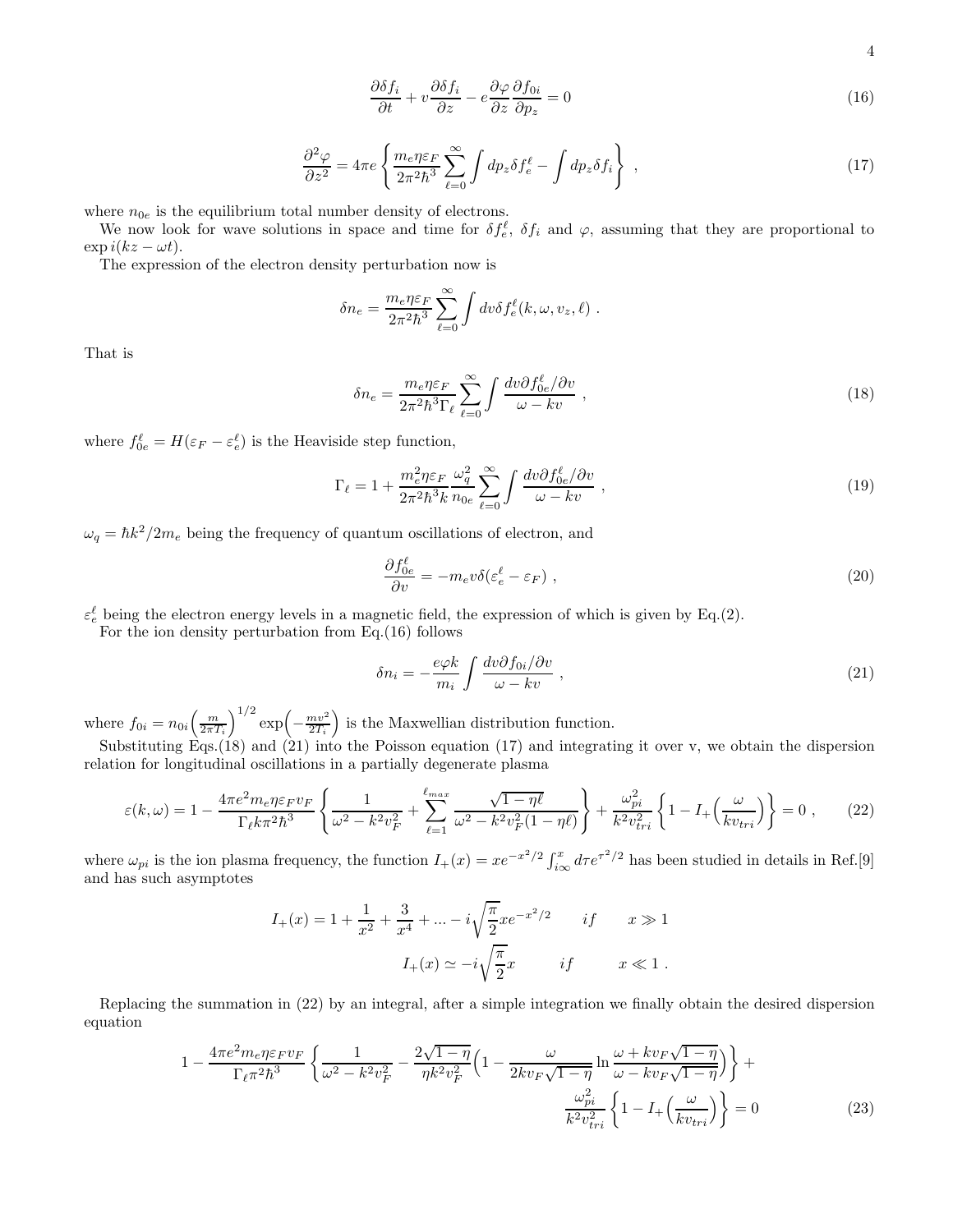and

$$
\Gamma_{\ell} = 1 - \frac{p_F^3 \omega_q^2 \eta}{2\pi^2 \hbar^3 n_{0e}} \left\{ \frac{1}{\omega^2 - k^2 v_F^2} - \frac{2\sqrt{1-\eta}}{\eta k^2 v_F^2} \left( 1 - \frac{\omega}{2k v_F \sqrt{1-\eta}} \ln \frac{\omega + k v_F \sqrt{1-\eta}}{\omega - k v_F \sqrt{1-\eta}} \right) \right\} \ . \tag{24}
$$

In the absence of the external magnetic field, from Eq.(23) we can immediately recover the result  $(Eq.(14))$  of Ref.[8]. It should be emphasized that the dispersion equation (23) is general (in the one-dimensional case), which describes high-frequency oscillations of electrons, as well as branch of ion spectrum.

Let us now discuss some special cases. We first consider a high-frequency longitudinal waves neglecting the contribution of ions, and show that the magnetic field is responsible for new modes of quantum plasma waves.

In the case of strong magnetic field, i.e.  $\eta > 1$ , the sum in Eq.(22) vanishes and all electrons are at the Landau ground level  $(\ell = 0)$ , which means that the electron gas is fully polarized. Using the expression of the electron density (8), from Eq.(22) we then get the dispersion equation

$$
\omega^2 = \omega_p^2 + \omega_q^2 + k^2 v_F^2 \tag{25}
$$

where  $\omega_p = \sqrt{4\pi e^2 n_{0e}/m_e}$  and  $n_{0e}$  is defined by Eq.(8). We specifically note here that all terms in Eq.(25) can be the same order, or even  $kv_F > \omega_p$ . It should be also emphasized that this spectra (25) is a new branch of frequencies due to the quantization of the orbital momentum of electrons.

Next in the case when  $\hbar\omega_{ce} < \varepsilon_F = p_F^2/2m_e$ , i.e.  $\eta < 1$ , noting that in the range of frequencies  $\omega > k v_F \sqrt{1-\eta}$  the roots of Eq.(23) are real, we obtain the spectra of quantum Langmuir electron waves in the presence of magnetic field

$$
\omega^2 = \omega_p^2 + \omega_q^2 + k^2 v_F^2 \frac{1}{1 + \frac{3}{4} \lambda_B^2 \lambda_{TF}^2 k^4 + 3k^2 \lambda_{TF}} \left\{ 3k^2 \lambda_{TF}^2 + \frac{\eta (1 + \frac{3}{4} \lambda_B^2 \lambda_{TF}^2 k^4)}{\eta + \frac{2}{3} (1 - \eta)^{3/2}} \right\} \ . \tag{26}
$$

Here we have introduced the Thomas-Fermi screening length  $\lambda_{TF} = v_F / \sqrt{3} \omega_p$  and de Broglie wavelength  $\lambda_B = \hbar / p_F$ .

As is well known in the classical plasma at the electron temperature larger than that of the ions a slowly damping ion waves and the Langmuir electron waves can simultaneously propagate. In the quantum plasma one should also expect the existence of the ion waves. In order to demonstrate this, we consider an intermediate wave range where the phase velocity satisfies the inequality

$$
v_{tri} \ll \frac{\omega}{k} \ll v_F \sqrt{1 - \eta} \ . \tag{27}
$$

In this case one assumes that the characteristic dimension R of inhomogeneities in the plasma is larger than the electron Thomas-Fermi length  $\lambda_{TF}$ . So, for  $\lambda_{TF} \ll R$  we further assume that the quasi neutrality

$$
n_e = n_i \tag{28}
$$

is satisfied, and we treat ions as cold. With this assumption Eq.(23) admits the complex roots  $(\omega = \omega' + i\omega'')$  such as

$$
\omega^2 = \left(\eta + \frac{2}{3}(1-\eta)^{3/2}\right) \left\{ \frac{m_e}{m_i} \frac{k^2 v_F^2}{\eta + 2\sqrt{1-\eta}} + \frac{3}{2} \frac{\hbar^2 k^4}{4m_i m_e} \right\} \tag{29}
$$

and the imaginary part

$$
\omega'' = -\frac{\pi}{4} \frac{m_e}{m_i} k v_F \frac{\eta + \frac{2}{3} (1 - \eta)^{3/2}}{\eta + 2\sqrt{1 - \eta}} \,. \tag{30}
$$

We note here that in the absence of the magnetic field  $\eta = 0$  the expressions (29) and (30) converge to the equations (26) and (27) of Ref.[8].

We now study the case when the phase velocity of low frequency waves satisfies the following conditions

$$
v_{tri} \ll \frac{\omega}{k} \ll v_F \qquad and \qquad \frac{\omega}{k} \gg v_F \sqrt{1 - \eta} \ . \tag{31}
$$

The second inequality of (31) indicates that the cyclotron energy  $\hbar\omega_{ce}$  is rather close to the limiting Fermi energy  $\varepsilon_F$ , or  $\eta \sim 1$ . This branch of the oscillation spectrum has very weak damping when the ion temperature is small in comparison with the electron degeneracy temperature

$$
T_i < T_F \tag{32}
$$